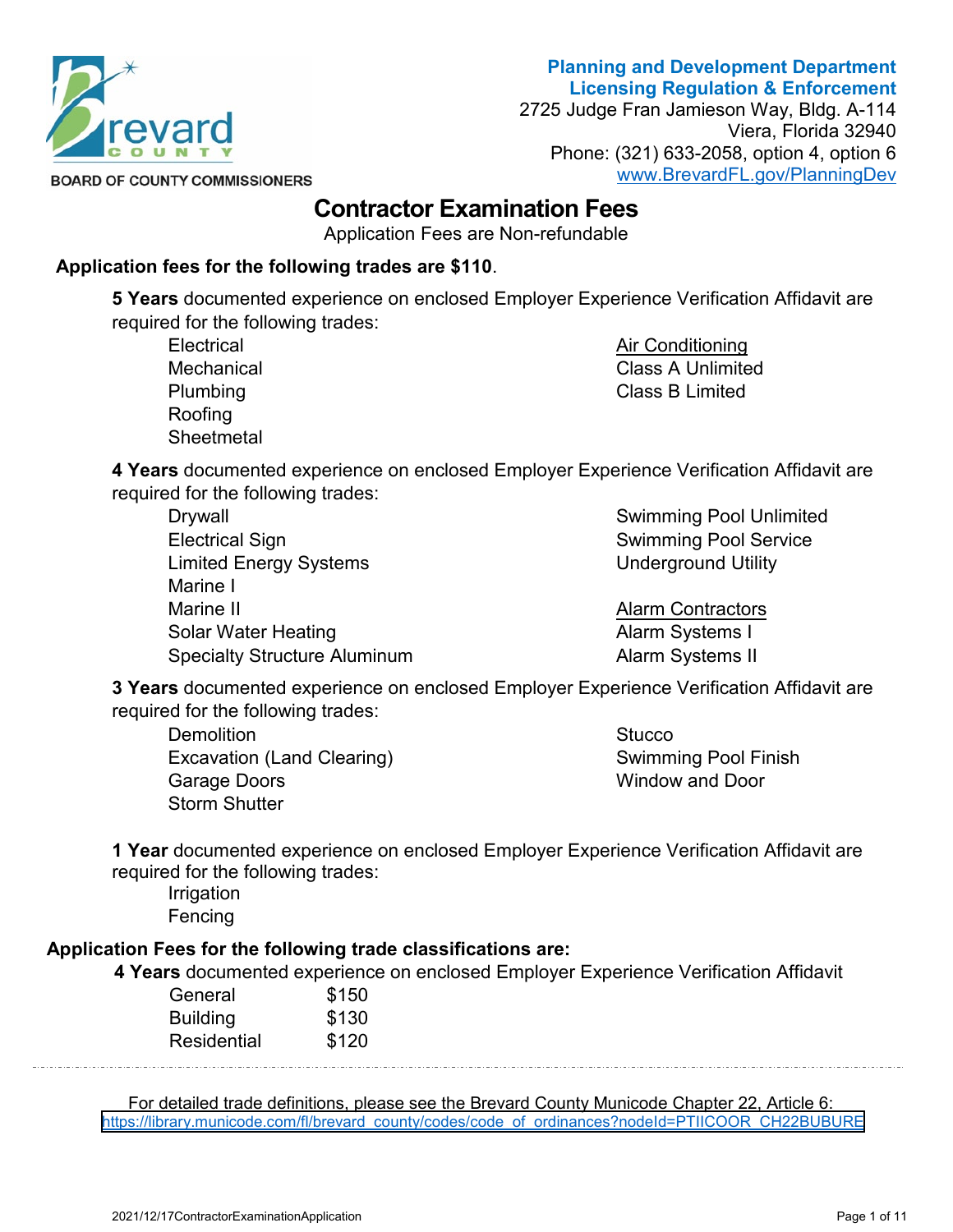### **Experience Requirements**

Has received a baccalaureate degree from an accredited four (4) year college in the appropriate field of engineering, architecture, or building construction and has two (2) years of proven experience in the trade category. A minimum of 2,000 hours shall be used in determining full-time equivalence.

#### **Or**

Has a total of at least four (4) years of active experience as a skilled workman who is able to command the pay rate of a mechanic in his particular trade or as a foreman who is in charge of a group of workmen and usually responsible to a superintendent or a contractor or his equivalent, provided, however, that at least one (1) year of active experience shall be as a foreman.

#### **Or**

A combination of not less than one (1) year of experience as a foreman and not less than three (3) years of credits for any accredited college-level courses in the appropriate trade.

**Or**

Has a combination of not less than one (1) year of experience as a skilled workman, one (1) year of experience as a foreman and not less than two (2) years of credits for any college level courses in the appropriate trade.

#### **Or**

Has a combination of not less than two (2) years of experience as a skilled workman, one (1) year of experience as a foreman and not less than one (1) year of credits for any college level courses in the appropriate trade.

#### **Or**

Provide evidence of a minimum of five (5) years of practical experience in the trade or have an active journeyman license for three (3) years.

For the number of years of credits for any college level courses, the applicant shall show completion of an equal number of courses in the appropriate field of engineering, architecture, or building construction. All junior college or community college level courses shall be considered accredited college level courses.

Proof of schools, apprenticeship programs, including dates, diplomas, letters and other pertinent information and recommendations must be provided.

The Contractors' Licensing Board may, in its sole discretion, consider a person's formal or vocational education as practical experience in the trade if the education is in the trade for which the person is applying.

Experience must be documented in writing by your employer(s) (past or present) for proof of experience. More than one experience form may be used. All documents must be originals.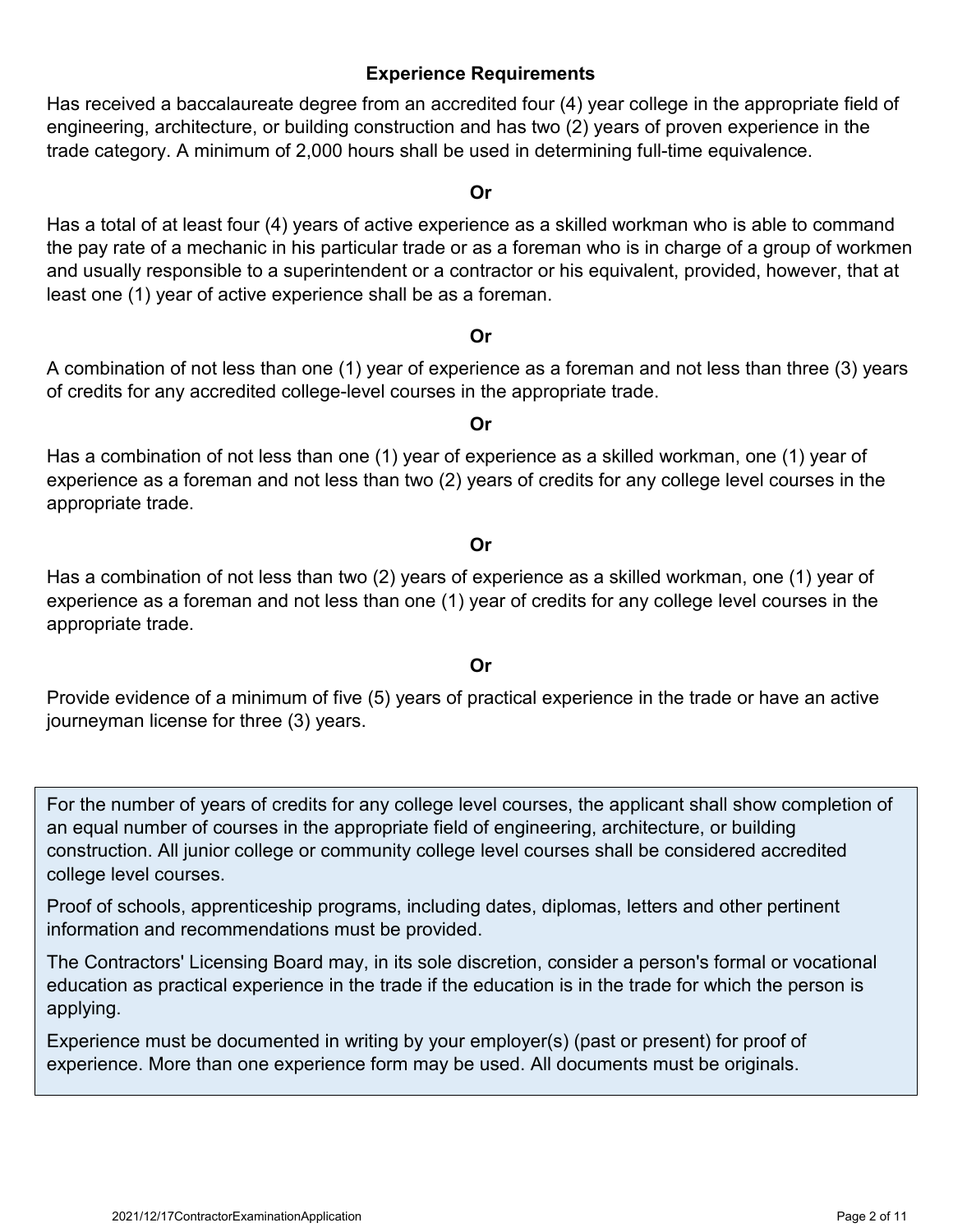

**Planning and Development Department Licensing Regulation & Enforcement** 2725 Judge Fran Jamieson Way, Bldg. A-114 Viera, Florida 32940 Phone: (321) 633-2058, option 4, option 6 Email: ContractorLicensing@BrevardFL.gov

# **Contractor Examination Application**

### **Required Documentation:**

- 1. Application Fee as indicated on page one (1)
- 2. Make checks payable to: Board of County Commissioners
- 3. Copy of valid driver's license or government issued ID
- 4. Three (3) letters of recommendation from contractors whom applicants have worked either for or with, or reputable business or professional people, not related by blood or marriage to the applicant, vouching for the applicant's reputation as to honesty, integrity and good moral character. Letters must be notarized. Letters must be originals, copies will not be accepted
- 5. Social Security Number Disclaimer
- 6. Applicant Experience Affidavit
- 7. Employer Experience Affidavit
- 8. If the notarized Employer Experience Affidavit cannot be provided, then additional documentation may be required to support the applicants experience.

# **Applicant Information:**

| <b>Applicant Name:</b> |  |
|------------------------|--|
|------------------------|--|

**Application Fee: \_\_\_\_\_\_\_\_\_\_\_\_\_\_\_\_\_\_\_\_\_\_\_\_**

**Selected Trade:**  $\blacksquare$ 

| Do Not Write in This Space |               |                  |                 |              |
|----------------------------|---------------|------------------|-----------------|--------------|
| <b>DATE</b>                | <b>CAP ID</b> | <b>PYMT TYPE</b> | <b>INVOICE#</b> | <b>STAFF</b> |
|                            |               |                  |                 |              |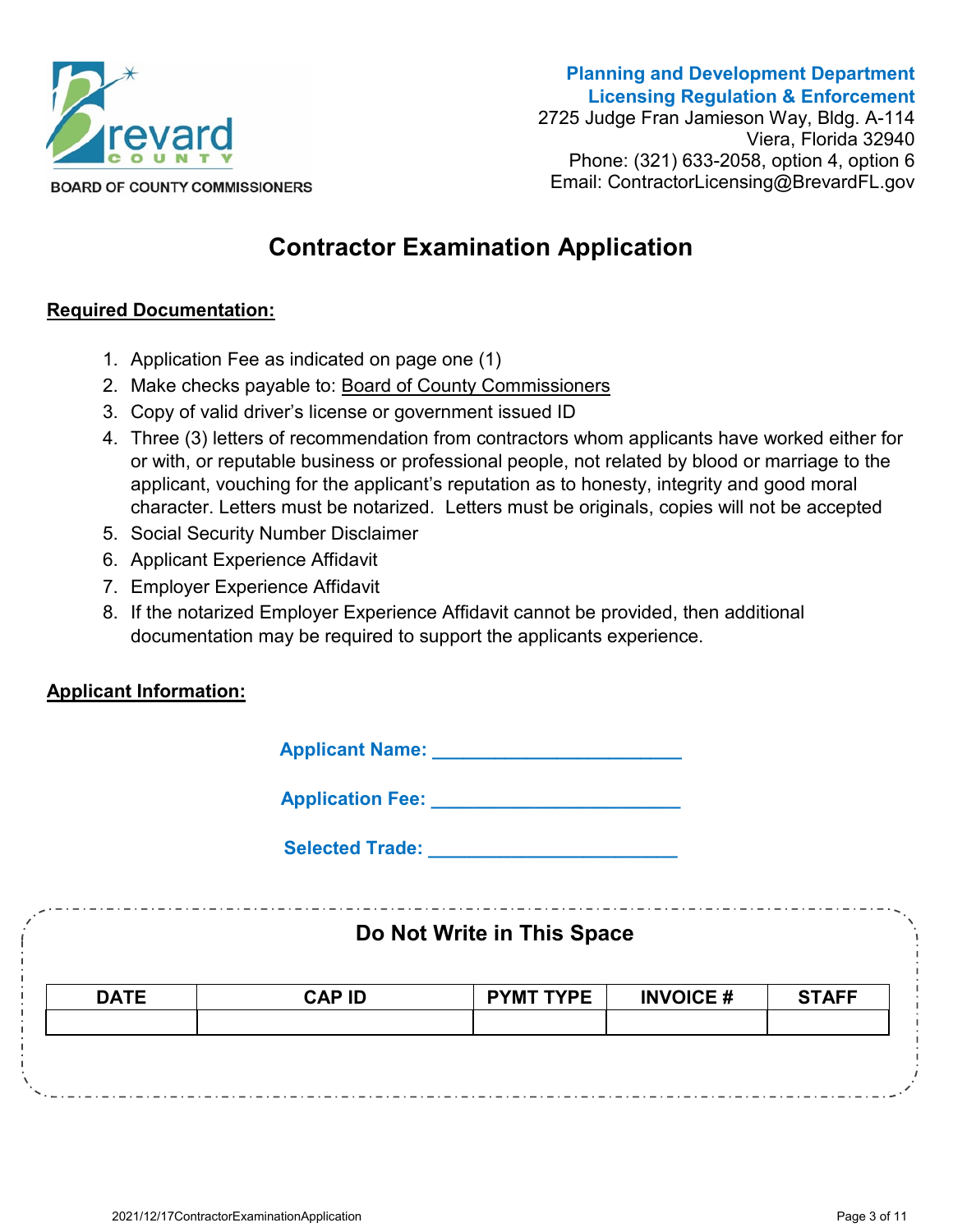# **Applicant Information**:

| 1. |                                                                                                                                |    |                                                                                                                                                                                                                                |                                                  |  |
|----|--------------------------------------------------------------------------------------------------------------------------------|----|--------------------------------------------------------------------------------------------------------------------------------------------------------------------------------------------------------------------------------|--------------------------------------------------|--|
|    | First *                                                                                                                        | MI | Last *                                                                                                                                                                                                                         | <b>Example 1</b> Required                        |  |
|    | 2. Street Address*: _________________________City _____________State ____ Zip _______                                          |    |                                                                                                                                                                                                                                |                                                  |  |
|    |                                                                                                                                |    | *Please list your complete permanent physical address, do not put postal office address (PO BOX)                                                                                                                               |                                                  |  |
|    | 3. Date of Birth __________________________________Email *_______________________                                              |    |                                                                                                                                                                                                                                |                                                  |  |
|    |                                                                                                                                |    |                                                                                                                                                                                                                                | *Required for examination and records management |  |
|    |                                                                                                                                |    |                                                                                                                                                                                                                                |                                                  |  |
|    | 5. U S Citizen? ( ) Yes* ( )No                                                                                                 |    | *If yes, then provide copy of front & back of valid residency or work documentation                                                                                                                                            |                                                  |  |
|    | <b>Address History:</b>                                                                                                        |    |                                                                                                                                                                                                                                |                                                  |  |
|    | 6. List your complete residential addresses for the past five years                                                            |    |                                                                                                                                                                                                                                |                                                  |  |
|    |                                                                                                                                |    | Street Address: ___________________________City ______________State _____ Zip ________                                                                                                                                         |                                                  |  |
|    |                                                                                                                                |    | Street Address: ___________________________City ______________State _____ Zip ________                                                                                                                                         |                                                  |  |
|    |                                                                                                                                |    | Street Address: ____________________________City ______________State _____ Zip ________                                                                                                                                        |                                                  |  |
|    | <b>Business History:</b>                                                                                                       |    |                                                                                                                                                                                                                                |                                                  |  |
|    | 7. List all businesses you have owned, operated, or managed or have had an interest of any kind during<br>the past five years: |    |                                                                                                                                                                                                                                |                                                  |  |
|    |                                                                                                                                |    |                                                                                                                                                                                                                                |                                                  |  |
|    |                                                                                                                                |    | Street Address: ___________________________City ______________State _____ Zip ________                                                                                                                                         |                                                  |  |
|    |                                                                                                                                |    |                                                                                                                                                                                                                                |                                                  |  |
|    | <b>Street Address:</b>                                                                                                         |    | _______________City _________________State _____ Zip ________                                                                                                                                                                  |                                                  |  |
|    | <b>Business Tax Receipt:</b>                                                                                                   |    |                                                                                                                                                                                                                                |                                                  |  |
|    | 8. Do you presently own a business, and have a current city or county business tax receipt?<br>) Yes<br>$()$ No                |    |                                                                                                                                                                                                                                |                                                  |  |
|    |                                                                                                                                |    |                                                                                                                                                                                                                                |                                                  |  |
|    |                                                                                                                                |    |                                                                                                                                                                                                                                |                                                  |  |
|    |                                                                                                                                |    |                                                                                                                                                                                                                                |                                                  |  |
|    |                                                                                                                                |    | Business Tax Receipt Number [1984] [1985] [1986] [1986] [1986] [1986] [1986] [1986] [1986] [1986] [1986] [1986] [1986] [1986] [1986] [1986] [1986] [1986] [1986] [1986] [1986] [1986] [1986] [1986] [1986] [1986] [1986] [1986 |                                                  |  |
|    |                                                                                                                                |    |                                                                                                                                                                                                                                |                                                  |  |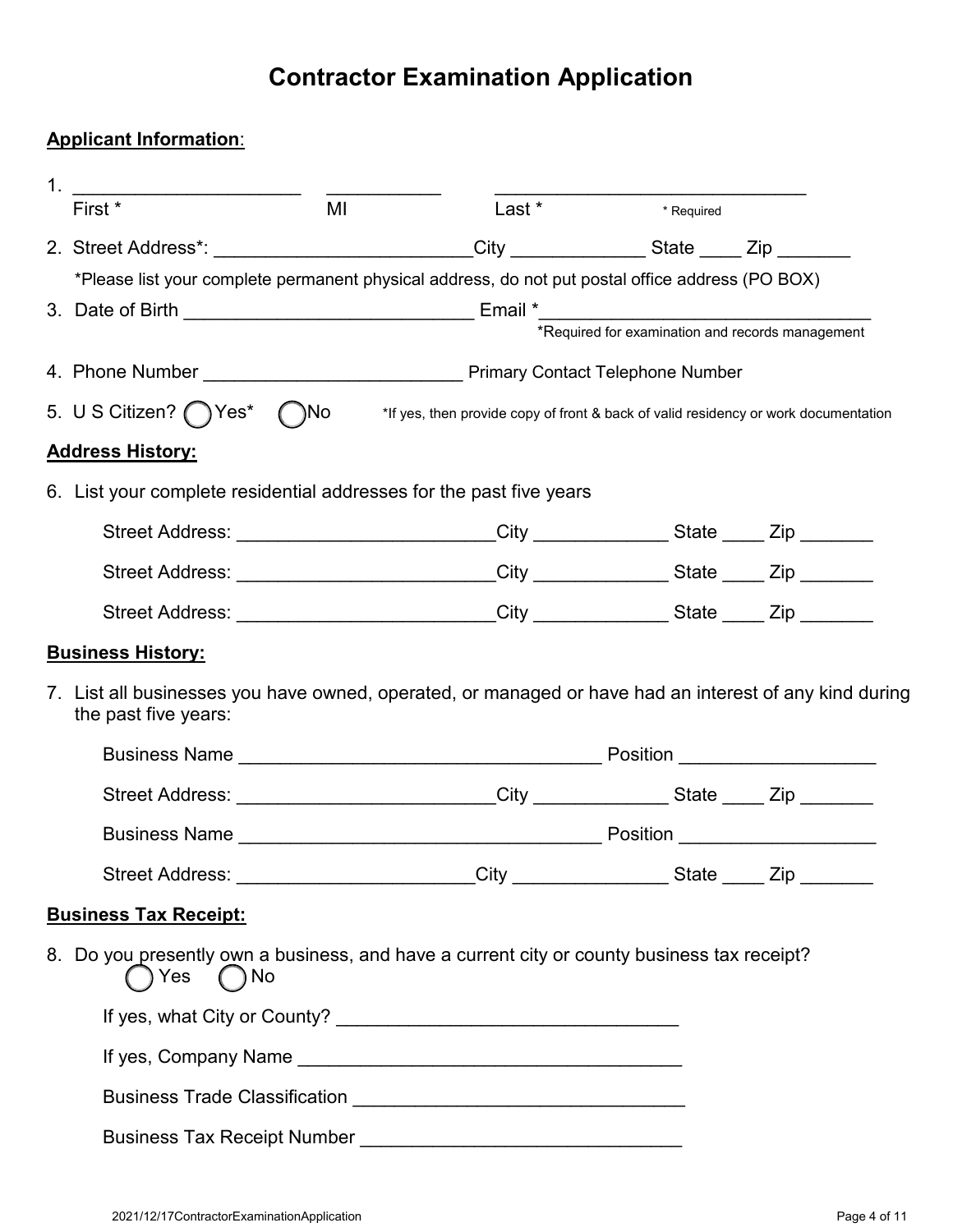# **Applicant History:**

If any question is marked as yes, then provide a written statement of explanation.

9. Have you undertaken construction contracts or work that a third party, such as a bonding or surety company, completed or made financial settlements?

Yes *(* )No

10. Have you had claims or lawsuits filed for unpaid or past due accounts by your creditors as a result of construction operations?



11. Have you undertaken construction contracts or work which resulted in liens, suits or judgments being filed?

Yes ( ) No

12. Have you had a lien filed against you by the U.S. Internal Revenue Service or Florida Corporate Tax Division?



13. Have you made an assignment of assets in settlement of construction obligations for less than the debts outstanding?

Yes ( )No

14. Have you been charged with or convicted of acting as a contractor without a license, or if licensed as a contractor in this or any other state, been subject to any disciplinary action by state, county or municipality?



15. Have you filed or been discharged in bankruptcy within the past five years?

Yes ( ) No

16. Have you been convicted or found guilty of, or entered a plea of nolo contendere to, regardless of adjudication, a crime such as a misdemeanor or felony in any jurisdiction within the past ten years?



17. Have you ever at any point in time had a felony conviction?

Yes ( )No

Applicant may be required to provide further information or appear before the Contractors' Licensing Board.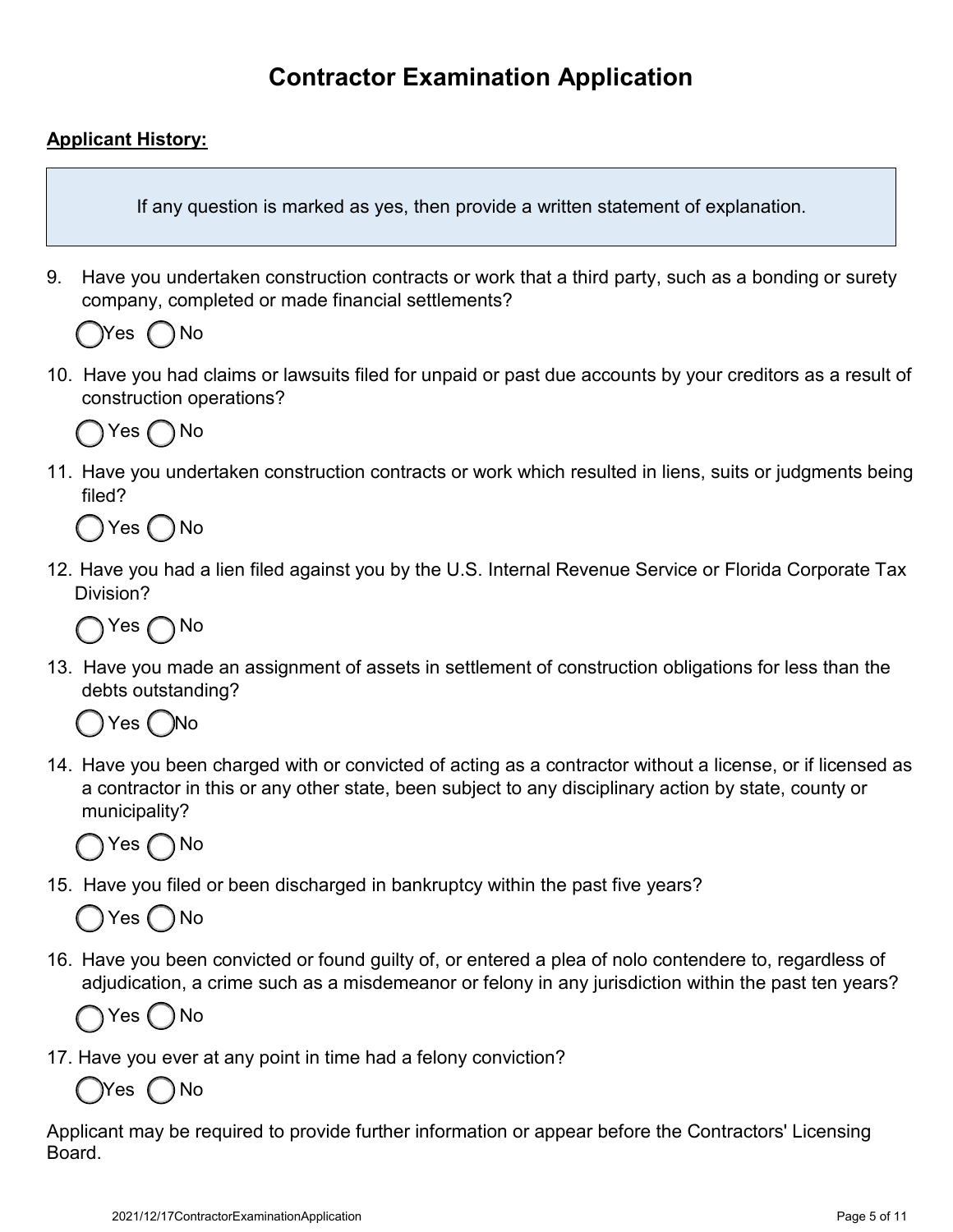#### **Net Worth Requirements:**

Brevard County and the Construction Industry Licensing Board Rule 61G4-15.005 establishes minimum net worth requirements for the following categories of contractors.

#### **\$20,000 Minimum Net Worth:**

| General Contractor | <b>Building Contractor</b> | Residential |
|--------------------|----------------------------|-------------|
| Class I            | Class II                   | Class III   |

#### **\$10,000 Minimum Net Worth:**

Alarm I Alarm II **Electrical** Electrical Sign Limited Energy Systems

**Mechanical** Plumbing Roofing Sheet Metal Solar Water Heating

#### **\$2,500 Minimum Net Worth:**

**Demolition** Drywall **Excavation** Fencing

Garage Doors Irrigation Marine I Marine II

**Contractor** 

Specialty Structure Underground Utility Swimming Pool HARV Class A Unlimited HARV Class B Limited

Storm Shutter Stucco Swimming Pool Finishing Swimming Pool Service Window & Door

Net worth shall be defined to require a showing for all contractor licensure categories that the applicant meets the total net worth requirements as stated above with having a minimum of 50% of the amount in cash.

#### **Financial Affidavit**: Items marked with **\*\*** are **Required**

| <b>PERSONAL ASSETS</b>                                                                                                                                                                                                                                                                                                           | PERSONAL LIABILITIES                                                                                                                                                               |
|----------------------------------------------------------------------------------------------------------------------------------------------------------------------------------------------------------------------------------------------------------------------------------------------------------------------------------|------------------------------------------------------------------------------------------------------------------------------------------------------------------------------------|
| Cash in Bank**: <b>Cash</b><br>Accounts Receivable: __________________<br>Notes Receivable: ________<br>Inventory, Materials & Supplies:<br>Machinery & Equipment: ______________________<br>Real Estate (if related to business): [2000]<br>Prepaid & Deferred Charges: Network Charges<br>Other: _____________________________ | Accounts Payable: Network and Accounts Payable:<br>Notes Payable: _______________________<br>Accruals: _______________<br>Mortgages:<br>Capital Stock (if incorporated):<br>Other: |
| <b>Total Assets**:</b>                                                                                                                                                                                                                                                                                                           | <b>Total Liabilities**</b>                                                                                                                                                         |

**\_\_\_\_\_\_\_\_\_\_\_\_\_\_\_\_\_\_\_\_\_\_\_\_\_\_\_\_\_\_\_\_\_\_\_\_\_\_\_\_\_\_\_\_\_\_ \_\_\_\_\_\_\_\_\_\_\_\_\_\_\_\_\_\_\_\_\_\_\_\_\_**

**Total Net Worth\*\*:** 

Total Assets less Total Liabilities

I certify that I meet the minimum net worth requirements.

**Applicant's Signature Date**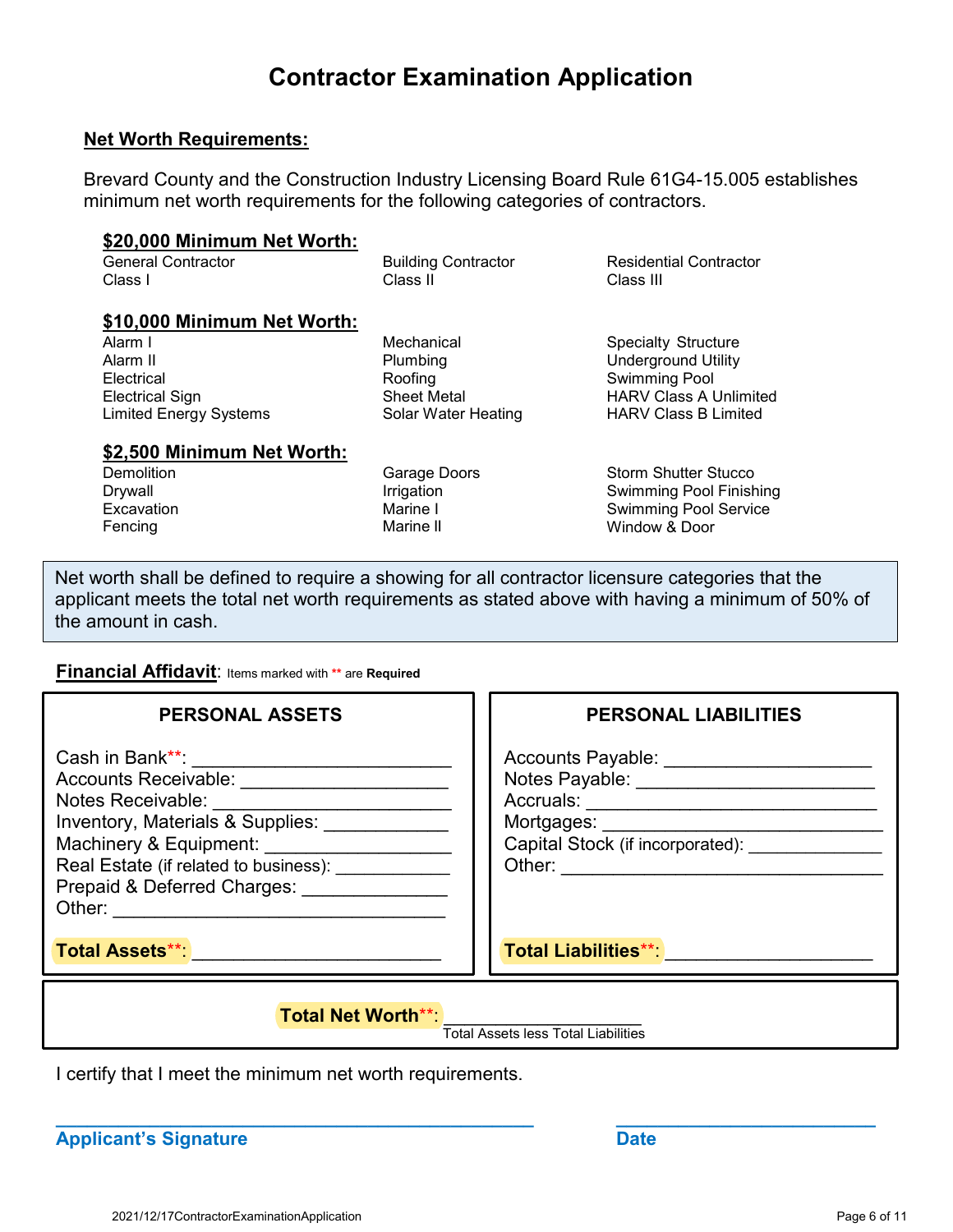| Street Address: __________________________City: ______________State: _____ Zip: _________           |  |           |  |
|-----------------------------------------------------------------------------------------------------|--|-----------|--|
|                                                                                                     |  |           |  |
| Contractor/Supervisor First & Last Name: _____________________________Position: ___________________ |  |           |  |
|                                                                                                     |  |           |  |
|                                                                                                     |  |           |  |
| Street Address: __________________________City: ______________State: _____ Zip: _________           |  |           |  |
|                                                                                                     |  |           |  |
| Contractor/Supervisor First & Last Name: ____________________________Position: ____________________ |  |           |  |
|                                                                                                     |  |           |  |
| Phone #:<br><b>Example 2018</b> Hire Date:                                                          |  | End Date: |  |
| Street Address: __________________________City: _______________State: _____ Zip: __________         |  |           |  |
| <b>Education Information:</b>                                                                       |  |           |  |
| Total number of years on the job hours in approved apprenticeship program *: ________               |  |           |  |
|                                                                                                     |  |           |  |
|                                                                                                     |  |           |  |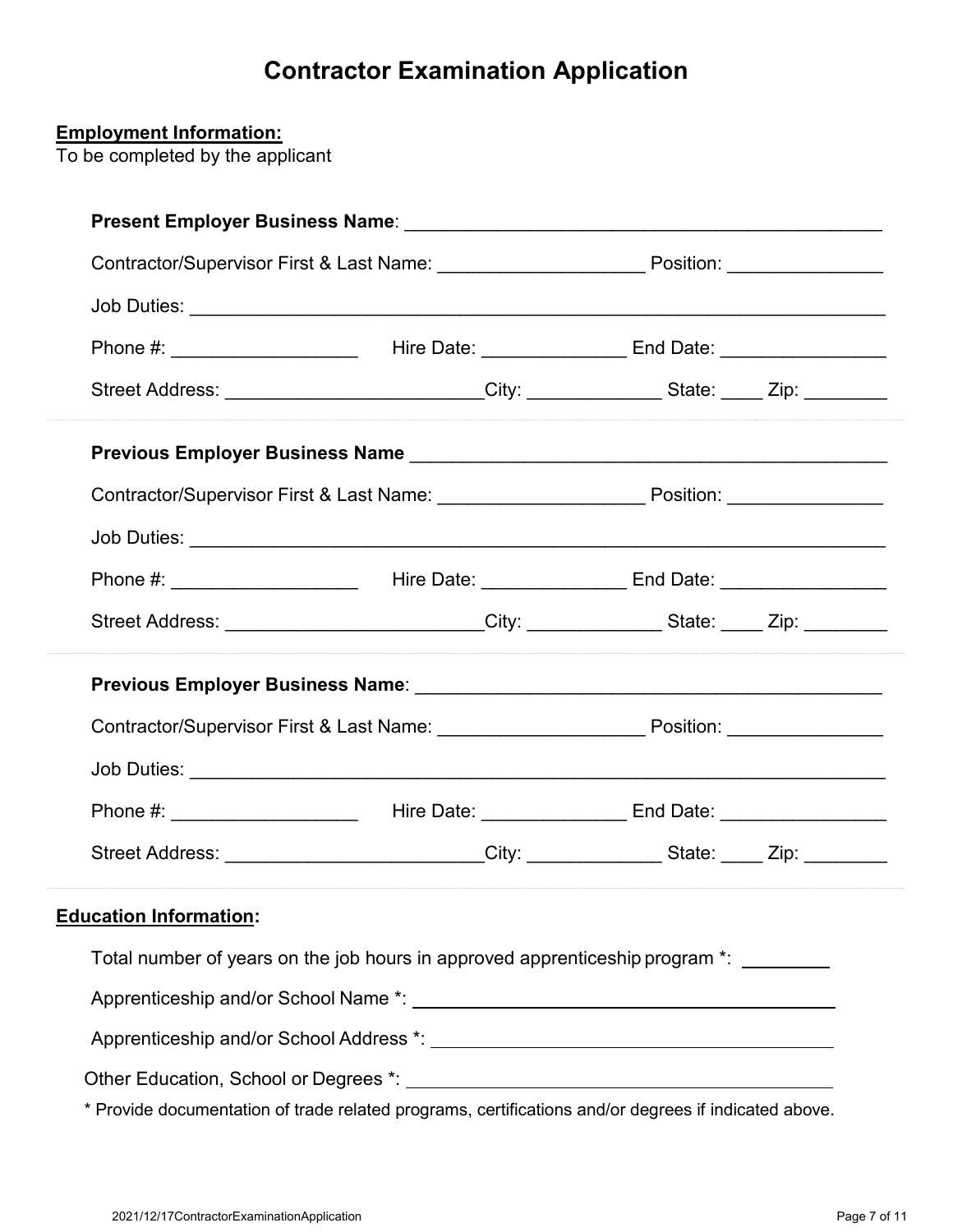# **Contractor Examination Application Applicant Experience Verification Affidavit**

This form is to be completed by the applicant and submitted with your application to provide information regarding your experience.

It will be used to support your qualifications. Detailed and specific information is required.

It becomes the property of Licensing Regulation & Enforcement when submitted.

Please complete and return with the application.

## **Applicant Experience Information:**

- 1. Applicant First Name: \_\_\_\_\_\_\_\_\_\_\_\_\_\_\_\_\_\_\_\_\_\_\_\_\_\_\_\_\_\_\_\_Last Name: \_\_\_\_\_\_\_\_\_\_\_\_
- 2. Trade Classification Applied For: \_\_\_\_\_\_\_\_\_\_\_\_\_\_\_\_\_\_\_\_\_\_\_\_
- 3. Applicant Experience Start Date:
- 4. Total Number of Years' Experience in Trade Applied:
- 5. Are you actively working in the trade applied?  $\bigcap$  Yes  $\bigcap$  No
- 6. I certify that I have performed work in the trade classification listed above as my primary occupation for the duration given and I attest to the following experience:
	- a. Describe in detail the work performed in the trade in which you are applying:

b. Type of buildings, structures, job projects worked on (be specific):

c. Any additional background, training experience and/or certifications/ or other construction trade experience: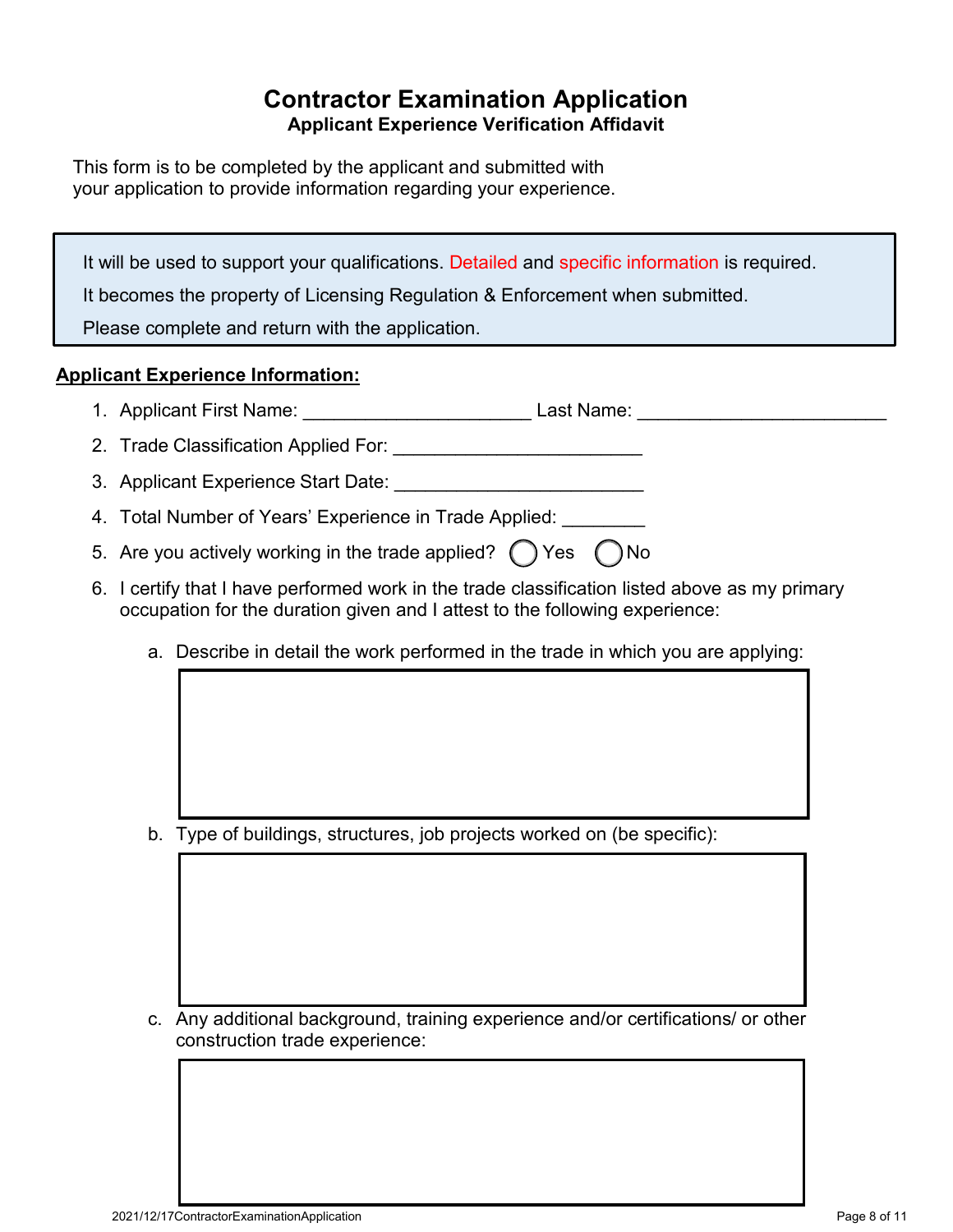The undersigned hereby makes application for certification in accordance with the provisions of Chapter 22, Code of Brevard County, Florida.

I certify I will act only for myself or that I am legally qualified to act on behalf of the business organization seeking to be qualified and certified, in all matters connected with its contracting business. Furthermore, I have the authority to supervise construction projects undertaken by myself or the business organization qualified and certified and will continue during this certification to be able to so bind said business organization. If I sever my affiliation with said business organization, I will immediately notify the Contractor Licensing Board in writing within thirty (30) days of such termination.

#### **Initial \_\_\_\_\_\_\_\_\_**

I authorize the secretary to the Brevard County Contractor Licensing Board to obtain from any source dealing with me, even though confidential, such additional information concerning my financial condition as may be deemed necessary by the Board.

#### **Initial \_\_\_\_\_\_\_\_\_**

I acknowledge that pursuant to Brevard County Code and Florida Statute 489, I am personally responsible for all the financial affairs of the business I am applying to qualify. I realize this includes "financial matters," both for the organization in general and for each specific job.

## **Initial \_\_\_\_\_\_\_\_\_**

I also acknowledge that I will personally supervise all work being done or there will be a certified master or journeyman, if applicable, on the site at all times. **Initial and the site of the site at all times** by the site of the site at all times.

I authorize investigation of all statements contained in this application. I understand that misrepresentation or any omission of facts called for is cause for disciplinary action by the Brevard County Construction Industry Licensing Board. I also authorize release of sheriff and police records to the Brevard County Licensing Regulation & Enforcement agency. **Initial and Contract and Contract and Contract and Contract and Contract and Contract and Contract and Contract and Contract and Contract and Contract and Contract and Contract and Contrac** 

I hereby release you, your organization or others from any liability for damage which may result from furnishing the information requested above. **Initial and the initial development of the initial** state of the initial state of the initial state of the initial state of the initial state of the initial state of the initial

I agree to familiarize myself and abide with all local ordinances and amendments, state regulations and the Florida Building Code governing all restrictions in reference to the license I have been issued

**Initial \_\_\_\_\_\_\_\_\_**

I certify that this information is true and correct to the best of my knowledge and that any willful falsification of any information contained herein is grounds for disqualification.

|                                                                                               | Sign before public notary | Date |
|-----------------------------------------------------------------------------------------------|---------------------------|------|
| Printed First and Last Name of Applicant Manuscript And Applicant Manuscript Applicant        |                           |      |
| State of ________________________                                                             |                           |      |
| County of _____________________                                                               |                           |      |
| The foregoing instrument was acknowledged before me this ______ day of _____________________, |                           |      |
|                                                                                               |                           |      |
|                                                                                               |                           |      |
|                                                                                               |                           |      |

**\_\_\_\_\_\_\_\_\_\_\_\_\_\_\_\_\_\_\_\_\_\_\_\_\_\_\_\_\_\_\_\_ Notary's Signature and Seal**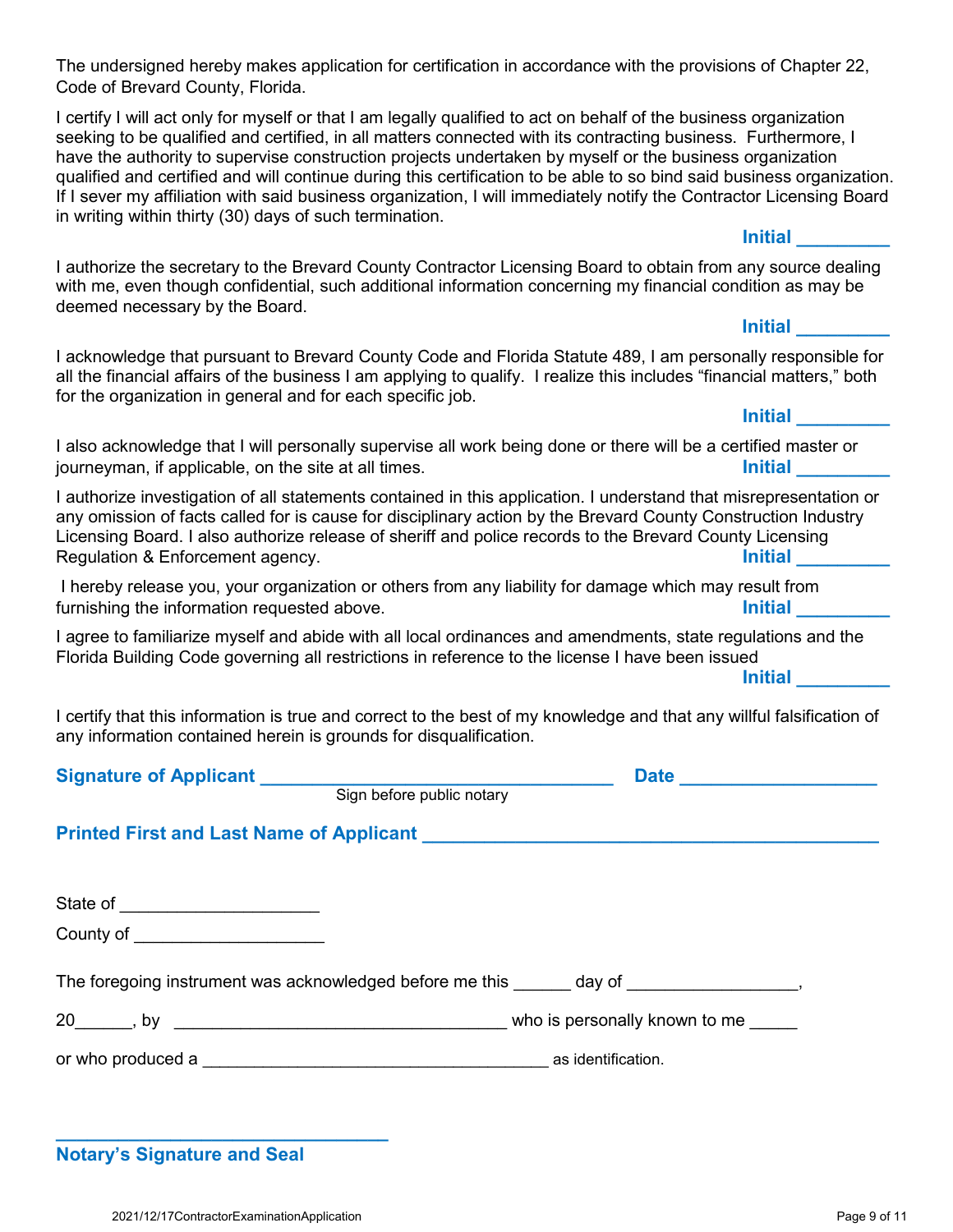

#### **Brevard County Licensing Regulation & Enforcement**

2725 Judge Fran Jamieson Way, Bldg. A-114, Viera, Florida 32940 / Ph: 321-633-2058 option 4, option 6

#### **Instructions:**

- The applicant is requesting that you certify as to your knowledge of their experience by completing this form.
- It is being used to support the applicant's qualifications.
- This verification is required to be completed by a current or previous employer holding a contractor's license;
- Please attach a copy of your (verifier's) contractor's license to this document.
- This form may be duplicated. Please note: All information reported in the above affidavit will be verified

#### **Applicant Information:**

| Trade Applied for: _________________________                                                                        |                           |                                                                                                                      |
|---------------------------------------------------------------------------------------------------------------------|---------------------------|----------------------------------------------------------------------------------------------------------------------|
| <b>Qualifier Employer Verification:</b>                                                                             |                           |                                                                                                                      |
|                                                                                                                     |                           |                                                                                                                      |
| 2. Presently Still Employed: () Yes                                                                                 | $( )$ No                  |                                                                                                                      |
| 3. Describe in detail the positions held and type of work performed:                                                |                           |                                                                                                                      |
|                                                                                                                     |                           |                                                                                                                      |
| 4. Types of buildings, structures, job projects worked on: The manufacturer of the manufacturer of the manufacturer |                           |                                                                                                                      |
|                                                                                                                     |                           |                                                                                                                      |
| <b>Company Information:</b>                                                                                         |                           |                                                                                                                      |
|                                                                                                                     |                           |                                                                                                                      |
|                                                                                                                     |                           |                                                                                                                      |
|                                                                                                                     |                           |                                                                                                                      |
| I certify that the information provided above is true and correct.                                                  |                           |                                                                                                                      |
| Contractor's First Name: __________________________________Last Name: ______________________________                |                           |                                                                                                                      |
| Signature of Contractor: __________                                                                                 | Sign before public notary | <u>Date: Date: Date: Date: District of Date: District of Date: District of Date: District of Date: District of D</u> |
| State of ________________________<br>County of <b>Exercise Services County of</b>                                   |                           |                                                                                                                      |
| The foregoing instrument was acknowledged before me this ______ day of ____________, 20______,                      |                           |                                                                                                                      |

### **Notary's Signature and Seal \_\_\_\_\_\_\_\_\_\_\_\_\_\_\_\_\_\_\_\_\_\_\_\_\_\_\_\_**